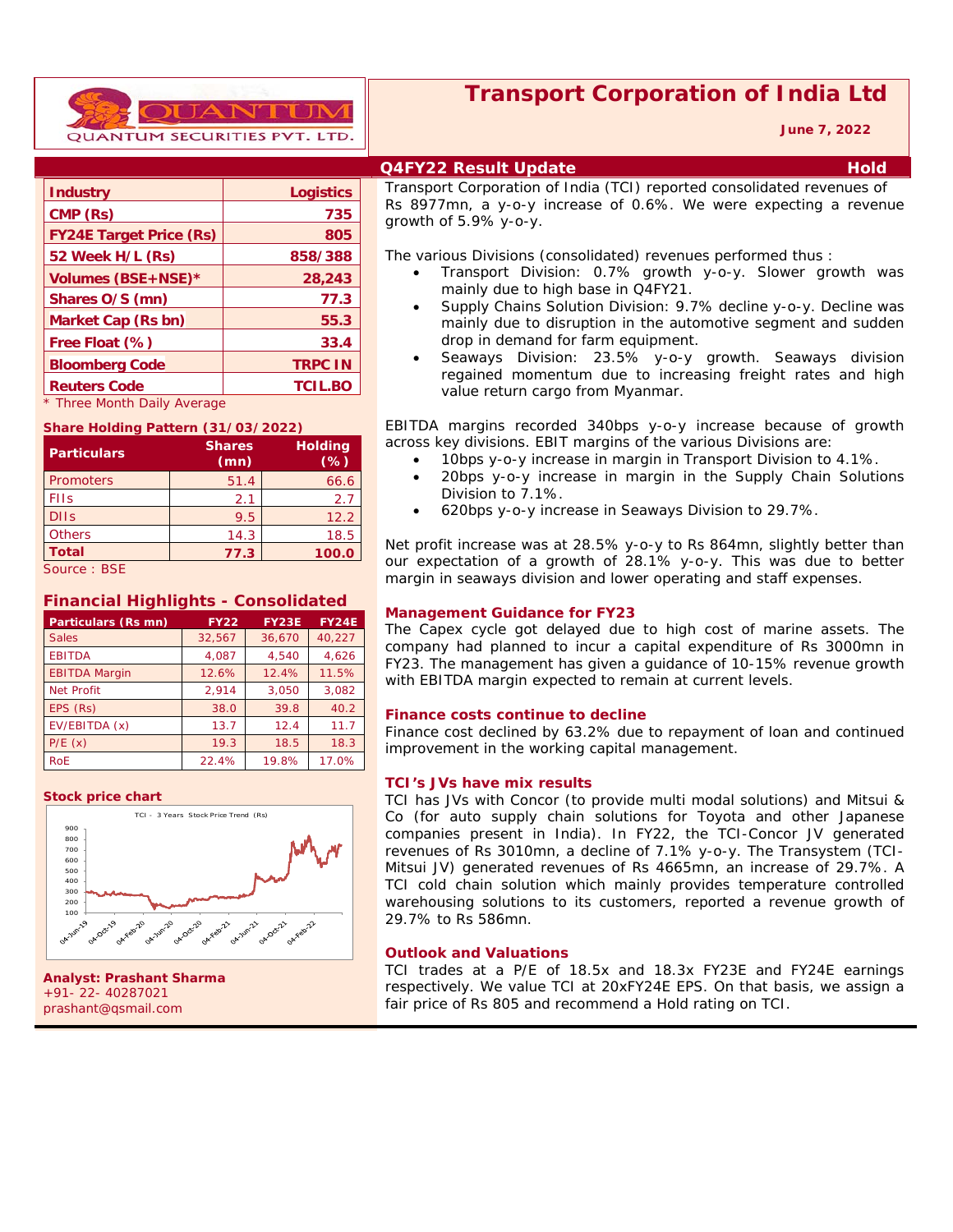## **Segmental Performance (Consolidated)**

| <b>Particulars (Rs mn)</b>    | <b>Q4FY22</b>  | <b>Q4FY21</b> | $Y$ -o- $Y$<br>Change | <b>Q3FY22</b>  | $Q-O-O$<br>Change | <b>FY22</b>    | <b>FY21</b> | $Y$ -o- $Y$<br>Change |
|-------------------------------|----------------|---------------|-----------------------|----------------|-------------------|----------------|-------------|-----------------------|
| <b>Transport Division</b>     | 4,797          | 4,763         | 0.7%                  | 4,323          | 11.0%             | 16,895         | 14,763      | 14.4%                 |
| <b>Supply Chain Solutions</b> | 2,745          | 3,041         | $-9.7%$               | 2,788          | $-1.5%$           | 10,639         | 9,711       | 9.6%                  |
| Seaways Division              | 1,607          | 1,301         | 23.5%                 | 1,479          | 8.6%              | 5,578          | 3,894       | 43.3%                 |
| <b>Energy Division</b>        | 12             | 5             | 117.0%                | 6              | 109.1%            | 53             | 38          | 37.9%                 |
| Unallocable & Corporate       | 51             | 81            | $-36.4%$              | 23             | 125.4%            | 127            | 196         | $-35.1%$              |
| Less : Intersegment Revenues  | 159            | 152           | 4.9%                  | 188            | $-15.6%$          | 526            | 382         | 37.6%                 |
| Less: Other Income            | 76             | 113           | $-32.7%$              | 53             | 42.7%             | 199            | 195         | 2.3%                  |
| <b>Total</b>                  | 8,977          | 8,927         | 0.6%                  | 8,377          | 7.2%              | 32,567         | 28,024      | 16.2%                 |
| <b>PBT</b>                    |                |               |                       |                |                   |                |             |                       |
| <b>Transport Division</b>     | 198            | 190           | 4.5%                  | 188            | 5.7%              | 675            | 524         | 28.9%                 |
| <b>Supply Chain Solutions</b> | 195            | 209           | $-6.7%$               | 167            | 16.9%             | 649            | 607         | 6.8%                  |
| <b>Seaways Division</b>       | 477            | 306           | 56.1%                 | 540            | $-11.6%$          | 1790           | 736         | 143.3%                |
| Power Division                | 6              | $-1$          | <b>NA</b>             | $-1$           | <b>NA</b>         | 30             | 15          | 106.9%                |
| Less: Interest                | 22             | 61            | $-63.2%$              | 26             | $-13.5%$          | 128            | 267         | $-51.9%$              |
| Less: Unallocable Expense     | 27             | 69            | $-60.7%$              | 27             | 0.4%              | 114            | 140         | $-19.0%$              |
| Less: Unallocable Income      | 49             | 85            | $-42.6%$              | 24             | 103.8%            | 127            | 198         | $-35.8%$              |
| Add: Profit/loss of JV        | 97             | 104           | $-6.6%$               | 72             | 34.5%             | 277            | 201         | 37.5%                 |
| Less: Exceptional Items       | $\overline{O}$ | $-26$         | <b>NA</b>             | $\overline{0}$ | <b>NA</b>         | $\overline{O}$ | $-131$      | <b>NA</b>             |
| <b>Total</b>                  | 972            | 736           | 32.2%                 | 936            | 3.8%              | 3,305          | 1,743       | 89.7%                 |
| EBIT Margins (%)              |                |               |                       |                |                   |                |             |                       |
| <b>Transport Division</b>     | 4.1%           | 4.0%          | $+10$ bps             | 4.3%           | $-20$ bps         | 4.0%           | 3.5%        | $+50$ bps             |
| <b>Supply Chain Solutions</b> | 7.1%           | 6.9%          | $+20$ bps             | 6.0%           | $+110$ bps        | 6.1%           | 6.3%        | $-20$ bps             |
| Seaways Division              | 29.7%          | 23.5%         | $+620bps$             | 36.5%          | $-680bps$         | 32.1%          | 18.9%       | $+1320$ bps           |

# **Quarterly Financials (Consolidated)**

| Particulars (Rs mn)      | <b>Q4FY22</b> | Q4FY21 | $Y$ -o-Y<br><b>Change</b> | <b>Q3FY22</b> | $Q$ - $Q$ - $Q$<br>Change | <b>FY22</b> | <b>FY21</b> | $Y$ -o- $Y$<br><b>Change</b> |
|--------------------------|---------------|--------|---------------------------|---------------|---------------------------|-------------|-------------|------------------------------|
| Income from operations   | 8,977         | 8,927  | 0.6%                      | 8,377         | 7.2%                      | 32,567      | 28,024      | 16.2%                        |
| Less:                    |               |        |                           |               |                           |             |             |                              |
| <b>Operating Cost</b>    | 7,035         | 7,295  | $-3.6%$                   | 6,575         | 7.0%                      | 25,762      | 22,972      | 12.1%                        |
| Staff cost               | 439           | 440    | $-0.2%$                   | 436           | 0.6%                      | 1,700       | 1,455       | 16.8%                        |
| Other operating expenses | 310           | 305    | 1.5%                      | 273           | 13.6%                     | 1,018       | 984         | 3.4%                         |
| <b>EBITDA</b>            | 1,193         | 886    | 34.6%                     | 1,092         | 9.2%                      | 4,088       | 2,612       | 56.5%                        |
| EBITDA margin            | 13.3%         | 9.9%   | $+340$ bps                | 13.0%         | $+30$ bps                 | 12.6%       | 9.3%        | $+330$ bps                   |
| Other income             | 76            | 113    | $-32.7%$                  | 53            | 42.7%                     | 199         | 255         | $-21.8%$                     |
| Depreciation             | 371           | 280    | 32.5%                     | 255           | 45.5%                     | 1,130       | 928         | 21.8%                        |
| <b>EBIT</b>              | 898           | 719    | 24.9%                     | 890           | 0.8%                      | 3,157       | 1,939       | 62.8%                        |
| Financial expenses       | 22            | 61     | $-63.2%$                  | 26            | $-13.5%$                  | 128         | 267         | $-51.9%$                     |
| Profit/loss of JV        | 97            | 104    | $-6.7%$                   | 72            | <b>NA</b>                 | 277         | 201         | 37.5%                        |
| PBT                      | 972           | 736    | 32.2%                     | 936           | 3.8%                      | 3,305       | 1,743       | 89.7%                        |
| <b>Taxation</b>          | 109           | 81     | 34.4%                     | 108           | 0.5%                      | 377         | 238         | 58.0%                        |
| <b>PAT</b>               | 864           | 655    | 31.9%                     | 828           | 4.3%                      | 2,929       | 1,504       | 94.7%                        |
| Non Controlling Interest | $\Omega$      | 9      | <b>NA</b>                 | $-15$         | <b>NA</b>                 | $-9$        | 23          | <b>NA</b>                    |
| <b>Net Profit</b>        | 864           | 672    | 28.5%                     | 843           | 2.4%                      | 2,938       | 1,612       | 82.3%                        |
| EPS (Rs)                 | 11.3          | 8.8    | 28.5%                     | 11.0          | 2.4%                      | 38.4        | 21.0        | 82.3%                        |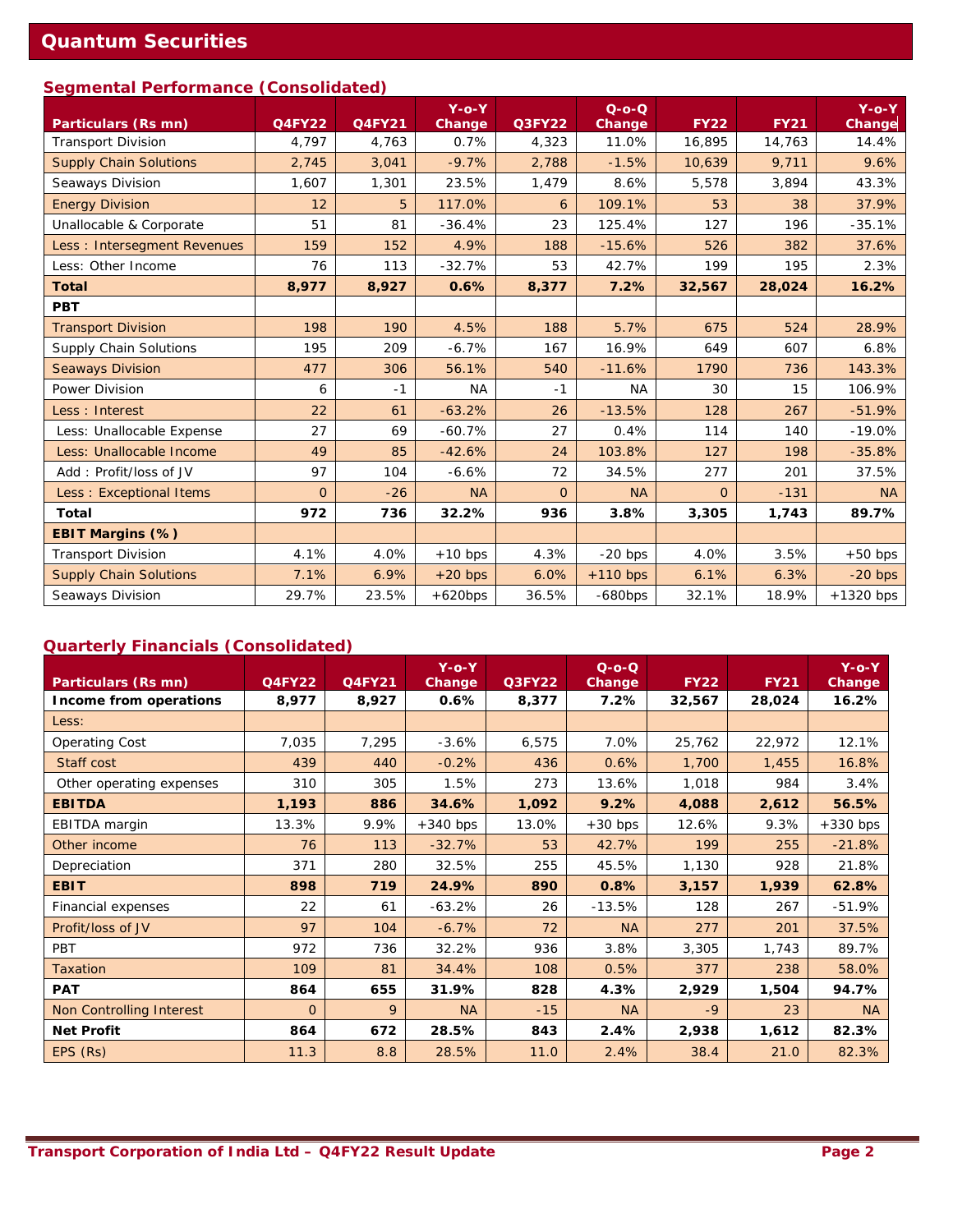# **Income Statement (Consolidated)**

| Y/E March (Rs mn)           | <b>FY19</b> | <b>FY20</b> | <b>FY21</b> | <b>FY22</b> | <b>FY23E</b> | <b>FY24E</b> |
|-----------------------------|-------------|-------------|-------------|-------------|--------------|--------------|
| Income from operations      | 27,537      | 27,178      | 28,024      | 32,567      | 36,670       | 40,227       |
| <b>YoY Growth</b>           | 17.4%       | $-1.3%$     | 3.1%        | 16.2%       | 12.6%        | 9.7%         |
| Less:                       |             |             |             |             |              |              |
| Operating cost              | 22,515      | 22,143      | 22,972      | 25,766      | 29,013       | 32,182       |
| Staff cost                  | 1,408       | 1,572       | 1,455       | 1,700       | 1,834        | 2,011        |
| Other operating expenses    | 1,124       | 1,058       | 984         | 1,013       | 1,283        | 1,408        |
| <b>EBITDA</b>               | 2,489       | 2,405       | 2,612       | 4,087       | 4,540        | 4,626        |
| <b>EBITDA Margin</b>        | 9.0%        | 8.8%        | 9.3%        | 12.6%       | 12.4%        | 11.5%        |
| <b>Exceptional items</b>    | 7           | $-99$       | $-104$      | $\Omega$    | 0            | 0            |
| Other income                | 195         | 201         | 255         | 199         | 224          | 246          |
| Depreciation & amortization | 774         | 825         | 928         | 1,130       | 1,273        | 1,343        |
| <b>EBIT</b>                 | 1,917       | 1,682       | 1,835       | 3,156       | 3,492        | 3,529        |
| Financial expenses          | 374         | 343         | 267         | 128         | 128          | 128          |
| Share in Net Profit of JV   | 251         | 251         | 201         | 277         | 200          | 201          |
| PBT                         | 1,794       | 1,590       | 1,743       | 3,305       | 3,563        | 3,602        |
| <b>Taxation</b>             | 333         | 159         | 238         | 377         | 499          | 504          |
| <b>PAT</b>                  | 1,460       | 1,431       | 1,504       | 2,928       | 3,065        | 3,098        |
| <b>Minority interest</b>    | 9           | 15          | 23          | 14          | 15           | 16           |
| <b>Adjusted Net Profit</b>  | 1,445       | 1,515       | 1,586       | 2,914       | 3,050        | 3,082        |
| <b>YoY Growth</b>           | 17.3%       | 4.9%        | 4.7%        | 83.8%       | 4.6%         | 1.0%         |
| EPS (Rs)                    | 18.9        | 19.8        | 21.0        | 38.0        | 39.8         | 40.2         |

# **Balance Sheet Statement (Consolidated)**

| Y/E March (Rs mn)                      | <b>FY19</b> | <b>FY20</b> | <b>FY21</b> | <b>FY22</b> | <b>FY23E</b> | <b>FY24E</b> |
|----------------------------------------|-------------|-------------|-------------|-------------|--------------|--------------|
| Share capital                          | 153         | 154         | 154         | 155         | 155          | 155          |
| Reserves and surplus                   | 8,766       | 10,085      | 11,543      | 14,148      | 16,397       | 19,479       |
| Shareholders' funds                    | 8,920       | 10,239      | 11,697      | 14,303      | 16,552       | 19,633       |
| <b>Borrowed fund</b>                   | 4,142       | 3,686       | 2,347       | 619         | 619          | 619          |
| Lease liability                        | 0           | 31          | 118         | 343         | 343          | 343          |
| Minority interest                      | 52          | 57          | 86          | 274         | 274          | 274          |
| Deferred tax liability (Net)           | 390         | 102         | 273         | 276         | 276          | 276          |
| <b>Total Liabilities</b>               | 13,504      | 14,115      | 14,521      | 15,814      | 18,063       | 21,145       |
| <b>Net fixed assets</b>                | 7,308       | 7,933       | 8,046       | 8,087       | 9,863        | 9,605        |
| <b>Investments</b>                     | 1,168       | 1,354       | 1,500       | 2,051       | 2,256        | 2,481        |
| Current assets, loans & advances       | 7,683       | 6,321       | 7,750       | 8,153       | 8,733        | 12,117       |
| Less: Current liabilities & provisions | 2,656       | 1,493       | 2,776       | 2,476       | 2,788        | 3,058        |
| Net current assets                     | 5,027       | 4,828       | 4,974       | 5,677       | 5,945        | 9,059        |
| <b>Total Assets</b>                    | 13,504      | 14,115      | 14,521      | 15,814      | 18,063       | 21,145       |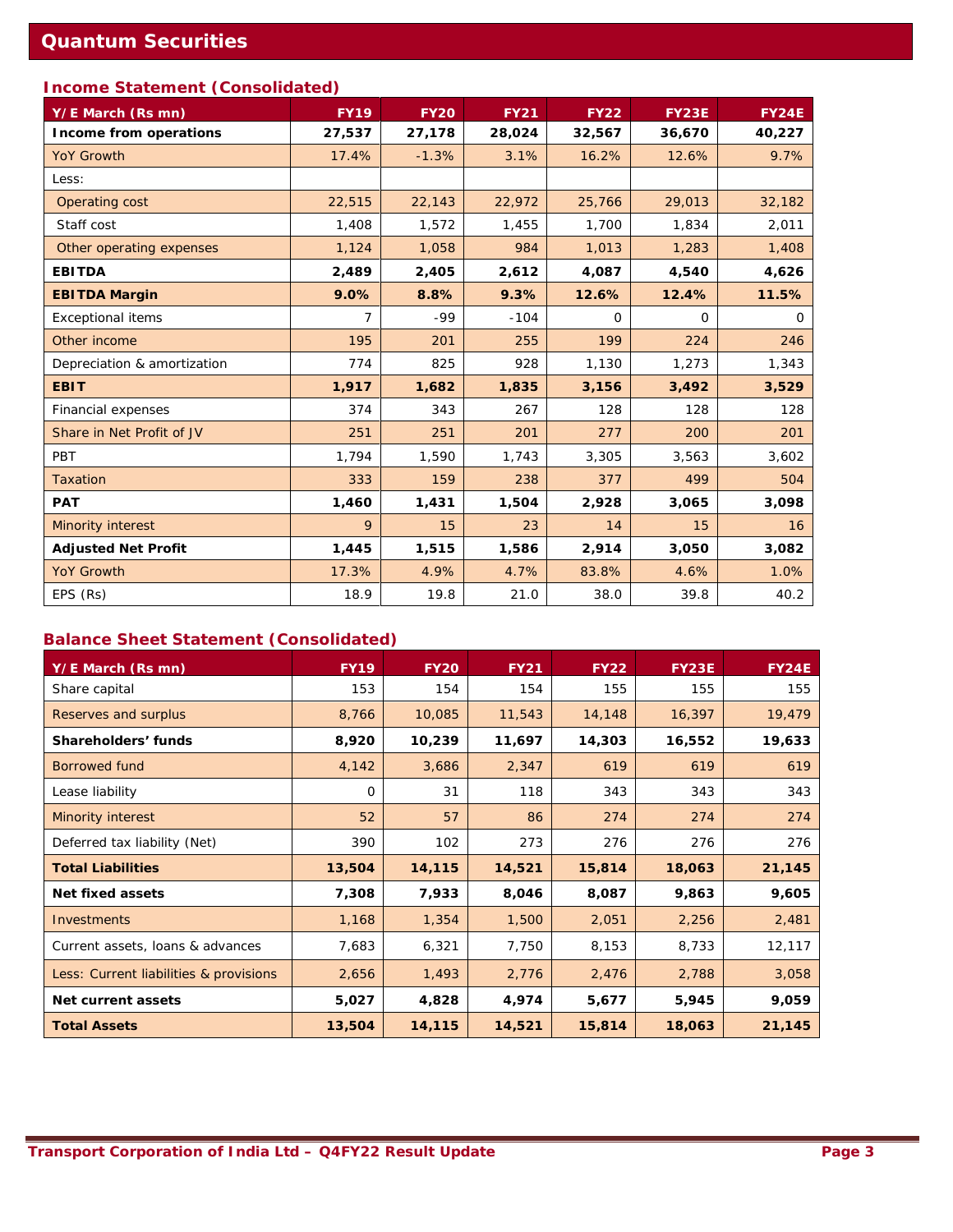# **Cash Flow Statement (Consolidated)**

| Y/E March (Rs mn)                  | <b>FY19</b>    | <b>FY20</b> | <b>FY21</b>    | <b>FY22</b> | <b>FY23E</b>   | <b>FY24E</b>   |
|------------------------------------|----------------|-------------|----------------|-------------|----------------|----------------|
| Profit before tax                  | 1794           | 1590        | 1743           | 3305        | 3563           | 3602           |
| Depreciation                       | 774            | 825         | 928            | 1130        | 1273           | 1343           |
| Interest expense                   | 374            | 343         | 267            | 128         | 128            | 128            |
| Change in receivables              | $\overline{O}$ | $\Omega$    | $\Omega$       | $\Omega$    | $\Omega$       | $\Omega$       |
| Change in inventories              | $-902$         | 278         | $-237$         | 4           | $-640$         | $-555$         |
| Change in other current assets     | $-20$          | $-13$       | $-5$           | $-13$       | $-6$           | $-9$           |
| Change in current liabilities      | $-949$         | 1201        | $-1061$        | $-231$      | $-282$         | $-245$         |
| Taxes paid, net                    | $-333$         | $-159$      | $-238$         | $-494$      | $-499$         | $-504$         |
| CF from operations                 | 1486           | 2917        | 2703           | 3680        | 3867           | 4051           |
| Capex, net                         | $-1980$        | $-1480$     | $-1469$        | $-707$      | $-3920$        | $-2005$        |
| (Purchase)/sale of investments     | 189            | $-185$      | $-146$         | $-3$        | $-205$         | $-226$         |
| <b>Others</b>                      | 645            | $\Omega$    | $\overline{O}$ | $-53$       | $\overline{O}$ | $\overline{0}$ |
| Cash from investing                | $-1146$        | $-1665$     | $-1615$        | $-762$      | $-4126$        | $-2231$        |
| Interest paid                      | $-374$         | $-343$      | $-267$         | $-105$      | $-128$         | $-128$         |
| Change in borrowings, net          | 189            | $-456$      | $-1339$        | $-2148$     | $\Omega$       | $\Omega$       |
| Dividend paid                      | $-159$         | $-530$      | $-96$          | $-410$      | $-451$         | $-496$         |
| Equity issuance                    | $\mathbf 0$    | $\Omega$    | 0              | 194         | $\Omega$       | 0              |
| <b>Cash from financing</b>         | $-328$         | $-1149$     | $-961$         | $-2558$     | $-90$          | 756            |
| Net change in cash and equivalents | 13             | 103         | 126            | 359         | $-349$         | 2576           |
| Opening cash balance               | 142            | 155         | 259            | 385         | 744            | 396            |
| <b>Closing cash balance</b>        | 155            | 259         | 385            | 744         | 396            | 2971           |